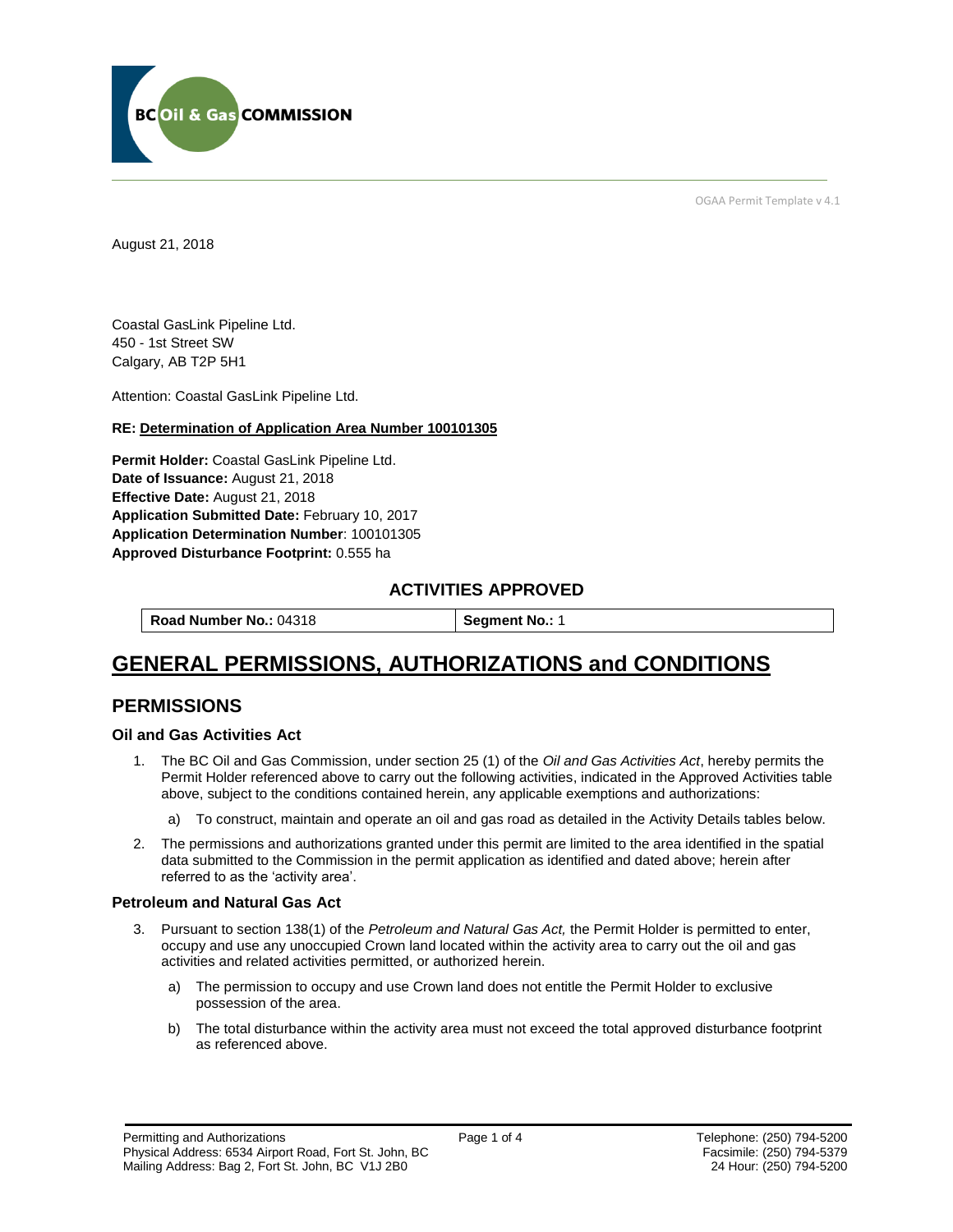# **AUTHORIZATIONS**

### **Forest Act**

4. The Commission, pursuant to section 47.4 of the *Forest Act*, hereby authorizes the removal of Crown timber from the activity area under the cutting permits associated with the Master Licence(s) as follows:

**Master Licence to Cut No.:** M02344

**Cutting Permit No.:** 20

**Timber Mark No.:** MTC103

**Total New Cut:** 0.550

**Forest District**: (DKM) Coast Mountains Natural Resource District

**Region:** Interior

5. The cutting permits are deemed spent upon the submission of the post-construction plan or upon either the cancellation or expiry of the activities authorized under the permit.

# **CONDITIONS**

### **Notification**

- 6. Within 60 days of the completion of construction activities under this permit, the Permit Holder must submit to the Commission a post-construction plan as a shapefile and PDF plan accurately identifying the location of the total area actually disturbed under this permit. The shapefile and plan must be submitted via eSubmission.
- 7. At least 5 (five) working days prior to the commencement of construction, the Permit Holder must provide a notice of works to any First Nation(s) who may have Aboriginal Interests identified, as per the BC First Nations Consultative Areas Database, within the area in which the works are to occur.

#### **General**

- 8. The rights granted by this permit in relation to unoccupied Crown land are subject to all subsisting grants to or rights of any person made or acquired under the *Coal Act, Forest Act, Land Act, Mineral Tenure Act, Petroleum and Natural Gas Act, Range Act, Water Sustainability Act* or *Wildlife Act*, or any extension or renewal of the same.
- 9. The Permit Holder must not assign, sublicense or permit any person other than its employees, contractors or representatives, to use or occupy any Crown land within the activity area without the Commission's written consent.
- 10. The Permit Holder must ensure that any Crown land within the activity area is maintained in a condition so as to minimize hazards, including but not limited to hazards associated with storage of materials and equipment.
- 11. The Permit Holder must ensure that any Crown land within the activity area is maintained free of garbage, debris and unused equipment.

#### **Environmental**

- 12. Construction activities must not result in rutting, compaction or erosion of soils that cannot be reasonably rehabilitated to similar levels of soil productivity that existed on the activity area prior to the construction activities taking place.
- 13. Any temporary access must be constructed and maintained in a manner that provides for proper surface drainage, prevents pooling on the surface, and maintains slope integrity.
- 14. Except with leave of the Commission, the permit holder must not undertake clearing or significant maintenance activities within 200 metres of any active grizzly bear or black bear den between December 1 and April 30.
- 15. Except with leave of the Commission, the permit holder must not undertake clearing or significant maintenance activities within UWR U-6-009 between November 1 and May 1.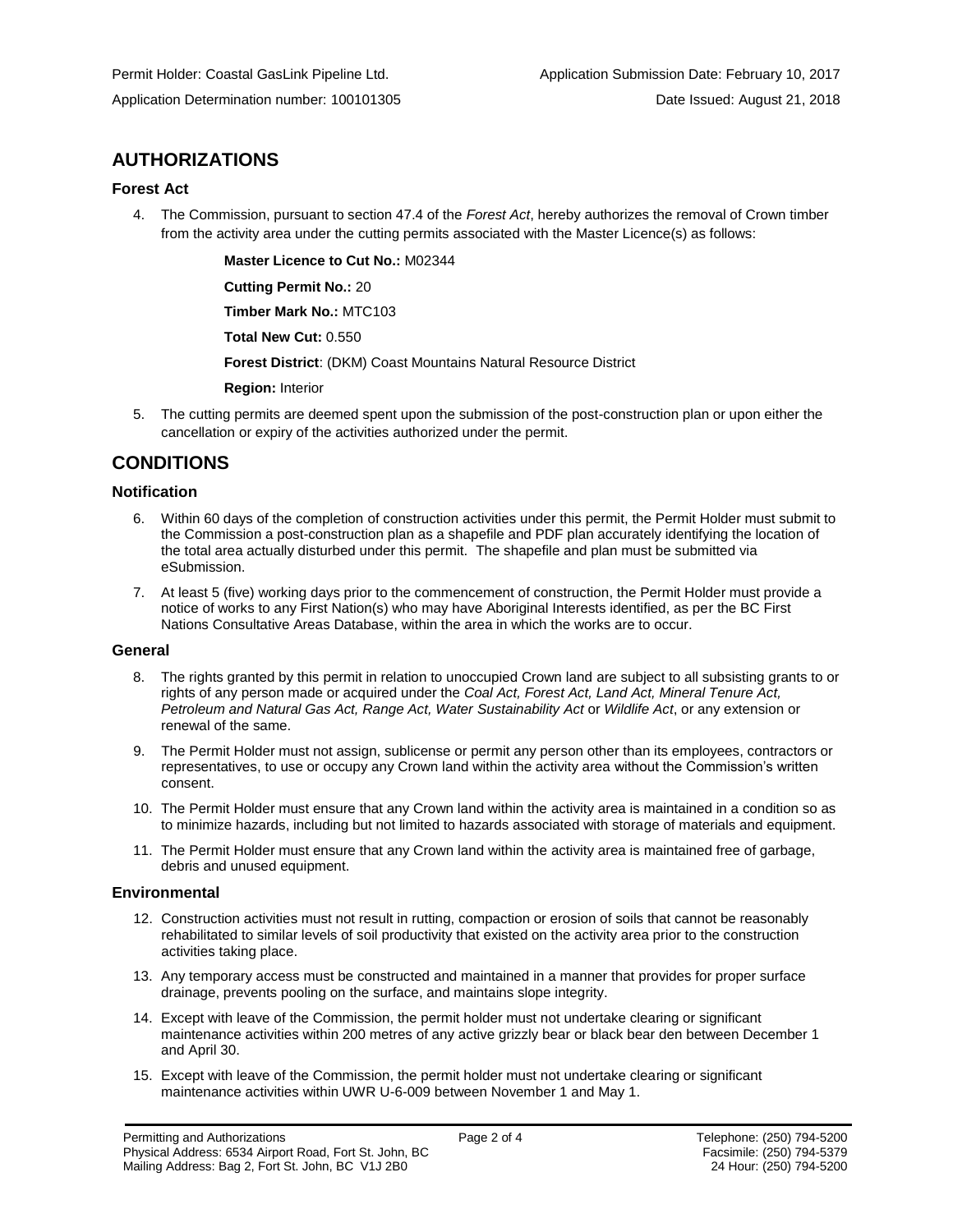### **Clearing**

- 16. The Permit Holder is permitted to fell any trees located on Crown land within 1.5 tree lengths of the activity area that are considered to be a safety hazard according to *Workers Compensation Act* regulations and must be felled in order to eliminate the hazard. Trees or portions of these trees that can be accessed from the activity area without causing damage to standing timber may be harvested.
- 17. The holder of the cutting permit must pay to the government, stumpage and any waste billing determined in accordance with the terms of this authorization.
- 18. All harvested Crown Timber must be marked with the cutting permit's associated Timber Mark.
- 19. Stumpage for Cutting Permit No.20 will be calculated in accordance with the Interior Appraisal Manual as amended from time to time.
- 20. Any waste assessments applied under the Master Licence to Cut are subject to the merchantability specifications and monetary waste billing requirements in the Provincial Logging Residue and Waste Manual specific to the region associated with the Cutting Permit authorization.

#### **Archaeology**

- 21. An AIA report must be submitted to the Commission as soon as practicable.
- 22. If artifacts, features, materials or things protected under section 13(2) of the Heritage Conservation Act are identified the permit holder must, unless the permit holder holds a permit under section 12 of the Heritage Conservation Act issued by the Commission in respect of that artifact, feature, material or thing:
	- a) immediately cease all work in the vicinity of the artifacts, features, materials or things;
	- b) immediately notify the Commission and the Archaeology Branch of the Ministry of Forests, Lands and Natural Resource Operations
	- c) refrain from resuming work in the vicinity of the artifacts, features, materials or things except in accordance with an appropriate mitigation plan that has been prepared in accordance with the Heritage Conservation Act and approved by the Archaeology Branch of the Ministry of Forests, Lands and Natural Resource Operations.

# **ACTIVITY SPECIFIC DETAILS PERMISSIONS, and CONDITIONS**

# **ROAD**

**Land Area Number:** 100002022 **Road Number:** 04318 **Road Type:** Long-Term - All-Weather

## **ACTIVITY DETAILS**

*All permissions for this activity are subject to the following conditions:*

#### **Road Conditions**

23. The Permit Holder will immediately effect, and keep in force insurance of an amount not less than \$1,000,000 protecting the Province, the Commission and the Permit Holder (without any rights of cross-claim or subrogation) against claims for personal injury, death, property damage, or third party liability claims arising from any accident or occurrence on the activity area.

# **ADVISORY GUIDANCE**

1. Construction Plan CGW4703-MCSL-G-MP-1009-RW-140.0-Sketch-Rev 0.pdf is for the Permit Holder's internal reference only and was not reviewed as a decision tool for this permit, nor does it form an integral part of this permit.